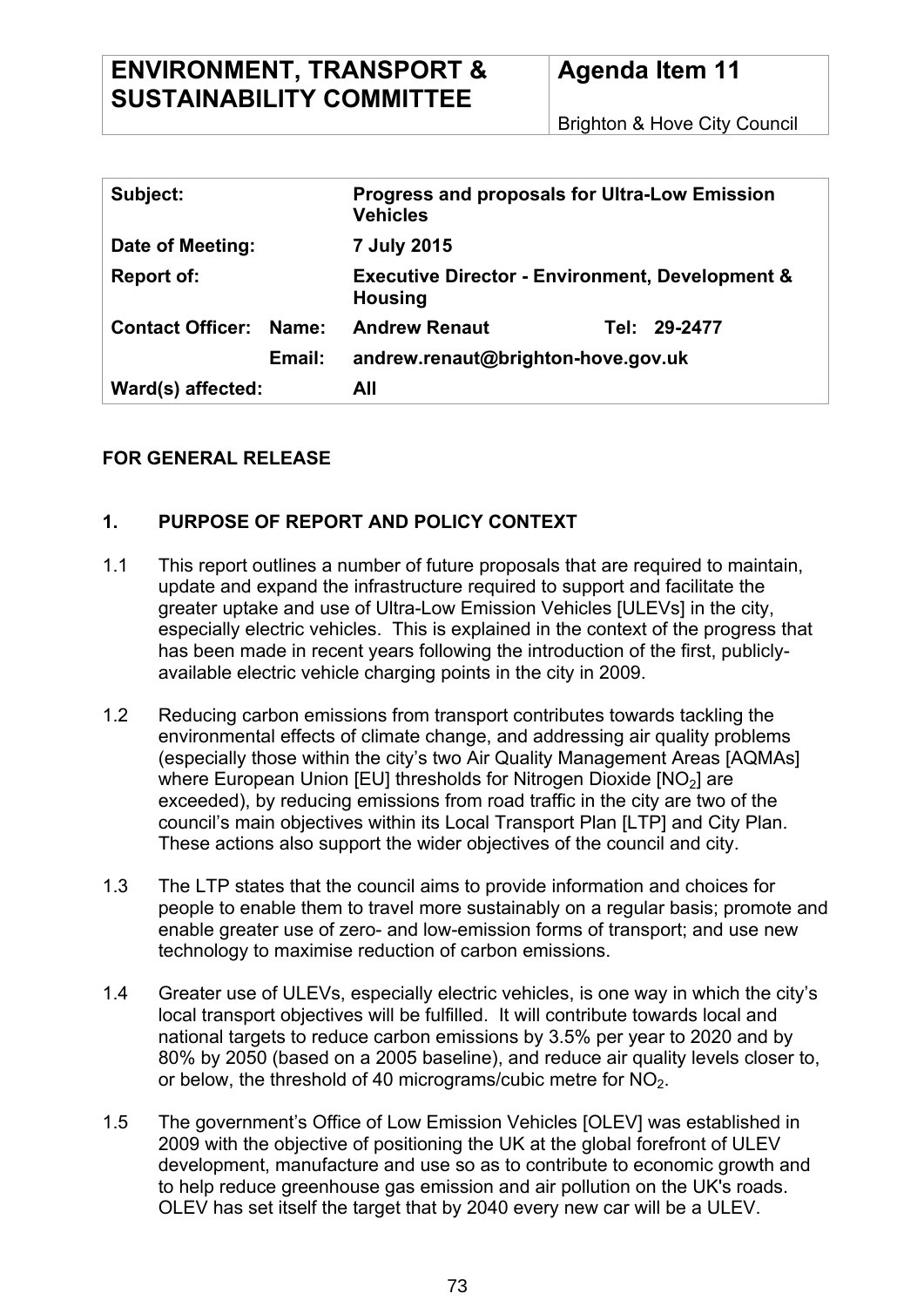# **2. RECOMMENDATIONS:**

- 2.1 That the Committee welcomes the progress that has been made in the city to increase the use of ultra-low emission vehicles, especially electric vehicles.
- 2.2 That the Committee agrees to the continued investment in Ultra-Low Emission Vehicle [ULEV] technology and infrastructure to upgrade and increase the availability of on-street charging for public use, including:
	- i) an initial upgrade of up to four of the existing eight on-street electric vehicle charging points;
	- ii) a second phase of upgrades to the remaining, existing on-street electric vehicle charging points; and
	- iii) the installation of new on- and off-street electric vehicle charging points across the city between 2015/16 and 2018/19.
- 2.3 That the Committee approves the dissolution of the existing Brighton & Hove City Council Electric Vehicle Charing Point Registration Scheme and the transfer of the administration and use of all current and future charge points to an established national charging network.
- 2.4 That the Committee authorises officers to continue to work together with partners and stakeholders to identify and pursue opportunities to install equipment and bid for external funding to support the upgrade and expansion of Ultra-Low Emission Vehicle [ULEV] technology and infrastructure within the city.

# **3. CONTEXT/ BACKGROUND INFORMATION**

# **Progress**

- 3.1 There are a number of factors that can influence the growth in ownership and use of ULEVs. These can include the rate at which technology is developed within commercial, private sector markets; the cost to a consumer of purchasing a vehicle; and the ability to charge the vehicle conveniently. The council cannot increase ULEV use in the city by itself, but it can play an important role in doing so. Recognising the need to accommodate expected growth in the need for, and use of, ULEVs within the city, the council has already introduced electric vehicle charging points [EVCPs], and is aware the demand for more infrastructure in local neighbourhoods.
- 3.2 Since 2009, the council has installed a number of public EVCPs at locations across the city. These are summarised in Appendix 1. Points were also installed in the Trafalgar Street and Regency Square public car parks when they were refurbished in 2013. The on-street locations were installed and part-funded (50%) by the council as part of the European-funded CIVITAS Archimedes project. The location of these points was limited by the study boundary of the CIVITAS project which included the city centre and the A23 and A270 corridors.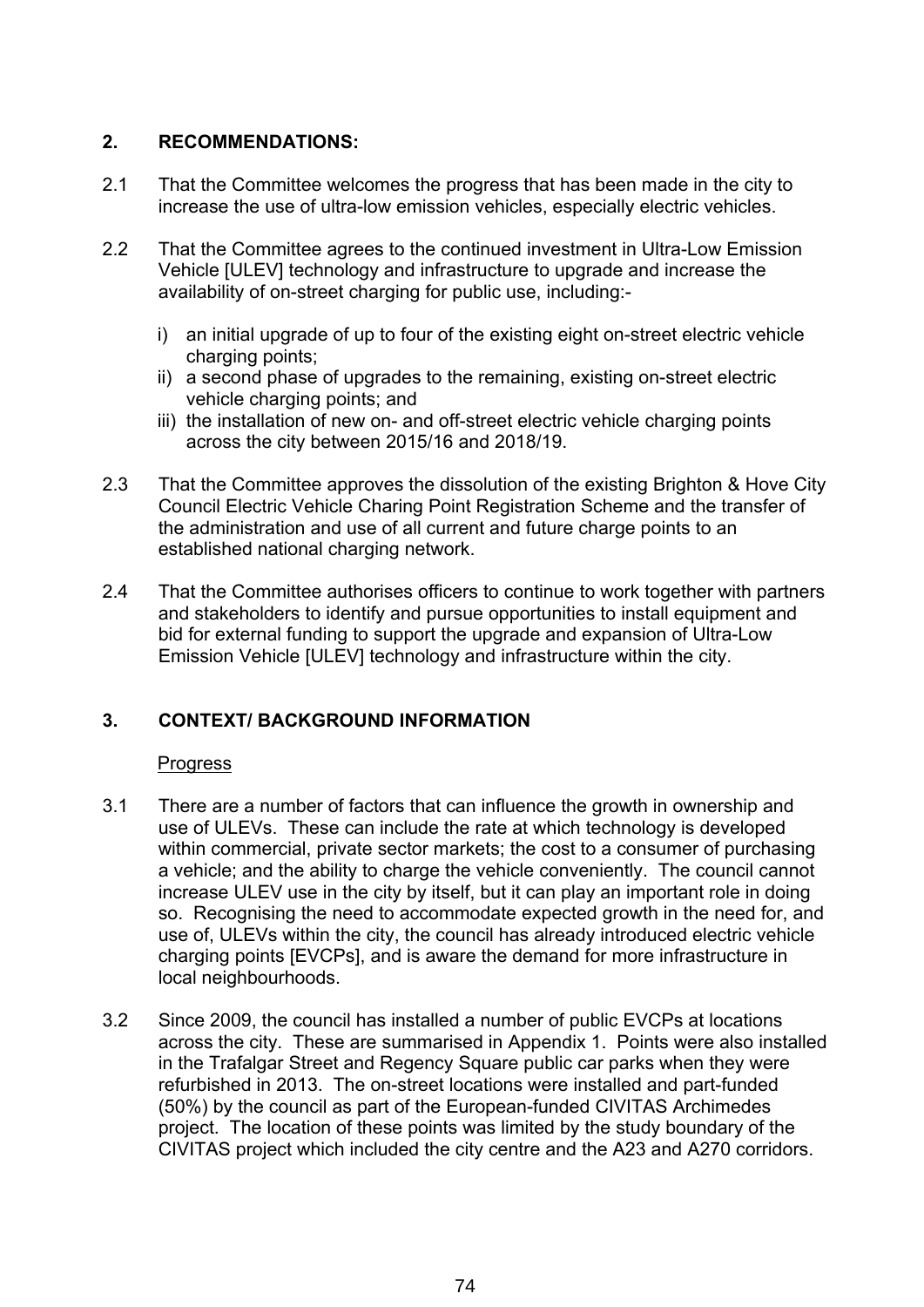- 3.3 Information on the uptake and ownership of EVs in the city is not readily available from the government, but recent data from OLEV show that there have been over 9,000 new ULEV registrations in the UK from January to March 2015, which is an increase of 366% from the same period in 2014. The council's Electric Vehicle Registration Scheme currently has 109 members, and has increased by almost 70% between November 2014 and June 2015. Annual usage of the on-street EV charging sites varies across the city. The greatest use occurs at the site by The Level in Ditchling Road and the Madeira Drive site is used the least. Analysis of usage has concluded that their introduction would have achieved a 55% reduction in  $CO<sub>2</sub>$  emissions, if the electric vehicles using the parking bays had replaced a petrol- or diesel-fuelled vehicle using the same parking bay. Research has also shown that a shortage of charging points was a factor that registered users of the council's scheme liked least about using electric vehicles.
- 3.4 The existing on-street charge points are 'first generation' 13 amp 'slow' charge points. Advancements in EV technology and infrastructure during the last two years means that the 13 amp charge point has now been superseded by a more powerful model, called a 32 amp 'Type Two' 'fast' charger. The 32 amp charger can halve the time it takes to typically charge an EV to approximately 3-4 hours, and is currently regarded as industry standard, and new EVs are supplied with a 'Type Two' charging cable.
- 3.5 To further encourage the use of ULEVs, the council offers a 50% discount on the price of a resident's parking permit. This applies to vehicles that have been registered after 2001 and which have  $CO<sub>2</sub>$  emissions of no more than 120g/km.

#### Securing additional funding

- 3.6 The council has continued to maintain the CIVITAS-funded charging points that have been installed from within existing, available budgets, and has also sought to secure additional, external funding when it has become available. The council is participating in the EV South East 'energise' Network, led by Lewes District Council, which is described more fully in Appendix 2 of this report. The 'energise' network has successfully secured £2.4million from the government to invest in between 30-40 strategically located, off-street, 'rapid' EVCPs across the southeast of England. Withdean Stadium will be the first location in the city to offer this facility for EV drivers.
- 3.7 Funding bids have been submitted to a number of sources to secure investment in ULEV technology and infrastructure. These include the successful bids which secured nearly £1million from the government's Clean Bus and Clean Vehicle Technology Funds (approximately £750,000 for investment in buses, and £195,000 for taxi minibuses respectively). The council also applied for funding from the government's Go Ultra-Low City Scheme in early 2015, following the submission of an initial expression of interest in December 2014. The second phase bid was submitted to OLEV for part of a £35 million fund to increase the uptake of ULEVs, but was unfortunately not successful. The bid is attached as Appendix 3 of this report, and outline possible future opportunities in the city.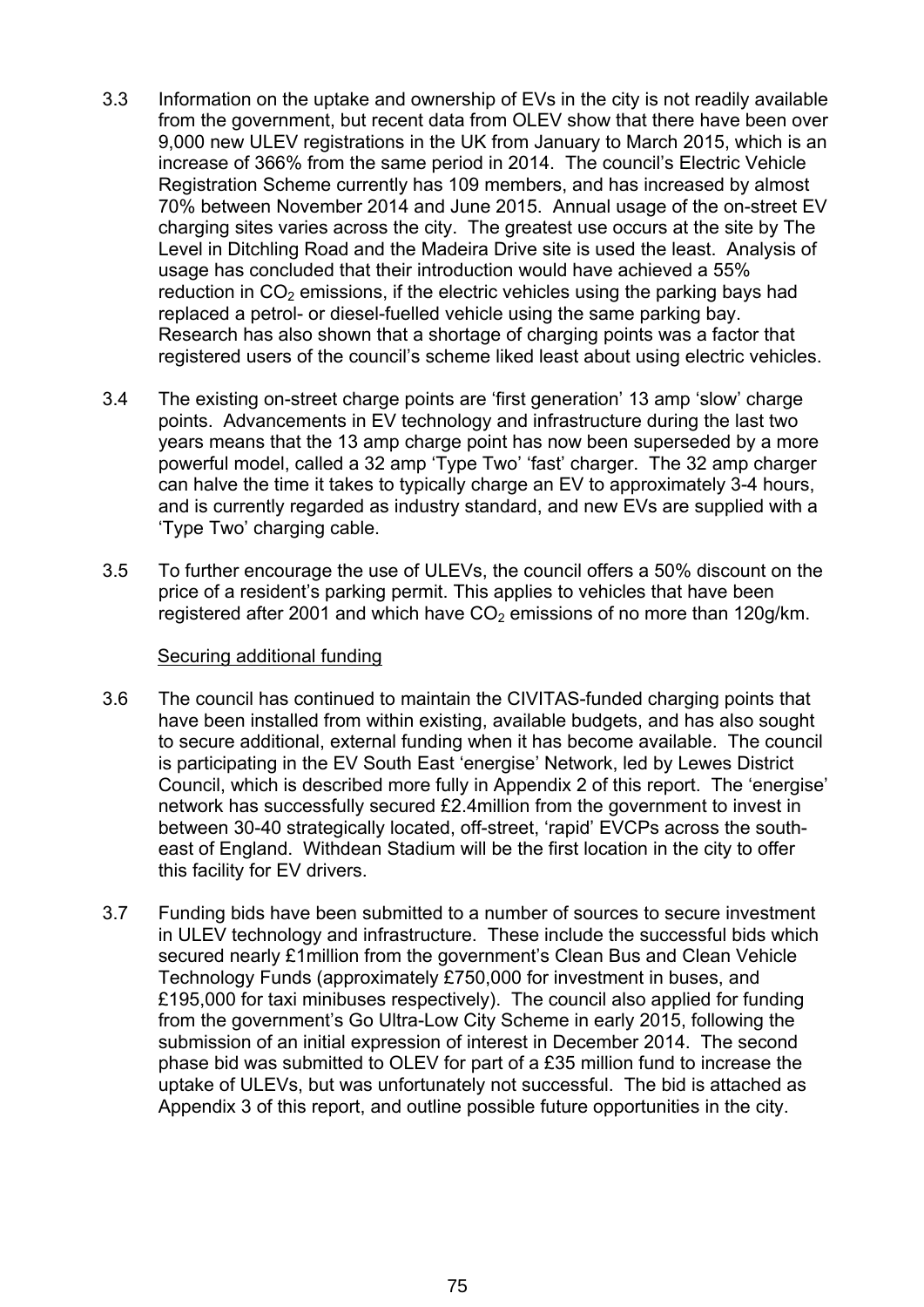#### Upgrading infrastructure

3.8 Upgrading (up to) four of the existing eight sockets on on-street EVCPs will enable users to benefit from faster recharging times and also increase turnover, therefore enabling greater use to be made of the points by different drivers. The 'Type two' charge point is also regarded as a 'future proof' (5 years +) option because it has capacity for an additional 32 amp reserve should a 64 amp output be required in the future for even faster recharging times. The upgraded parts can be installed and operational in approximately four weeks.

#### Improving administrative procedures

- 3.9 The council's existing EVCP Registration Scheme was developed as a bespoke arrangement for the CIVITAS project in 2009. Since then, new national provisions to manage such schemes have been developed and adopted in the surrounding areas. It is therefore proposed to dissolve the existing Brighton & Hove registration arrangements and transfer all Brighton & Hove City Council charge points to the CYC ('Charge Your Car') national network. This will create a consistent and linked EVCP network across Sussex and beyond, and provide mutual access to all charging points. This means that any electric vehicle owner (registered to the same national network) will be able to use the council's public charge points, no matter where they live in the country.
- 3.10 It is also proposed that the council's existing 'no cost to charge' policy for EVCPs will remain as this approach is in line with both East and West Sussex County Councils. It is also expected that EVCP bays will continue to have a maximum electric vehicle charge time of three hours, and further consideration will need to be given to if, or how, the use of the bay when charging would be paid for.
- 3.11 The introduction of a parking legislation contravention code means the council will no longer be required to issue electric vehicle permits to those registering to use the charge points once the charge points have been transferred to a national network. Registration to the national network is a quick and easy online process; making EVCP access virtually instant.

#### Increasing access to charging facilities

- 3.12 The council recognises that the increased availability and distribution of EVCP options is key to increasing the uptake and use of electric vehicles, and will help address the growing interest and requests for residential on-street charging points. Government initiatives, such as the OLEV scheme to provide grants to local authorities to respond to individual requests for residential on-street and paid EVCPs, have not proved to be popular outside London. The council has not signed up to it as the additional commitments required, in terms of funding and resources, are not considered to provide value for money currently.
- 3.13 However, it is proposed to increase the overall availability of EVCPs in the city for use by wider communities and it is proposed to install further charge points in the city over the next four years. Decisions on locations will involve a consistent process of evaluation and consultation, in order to maximise the benefits to expected and potential users within the wider neighbourhoods they could serve.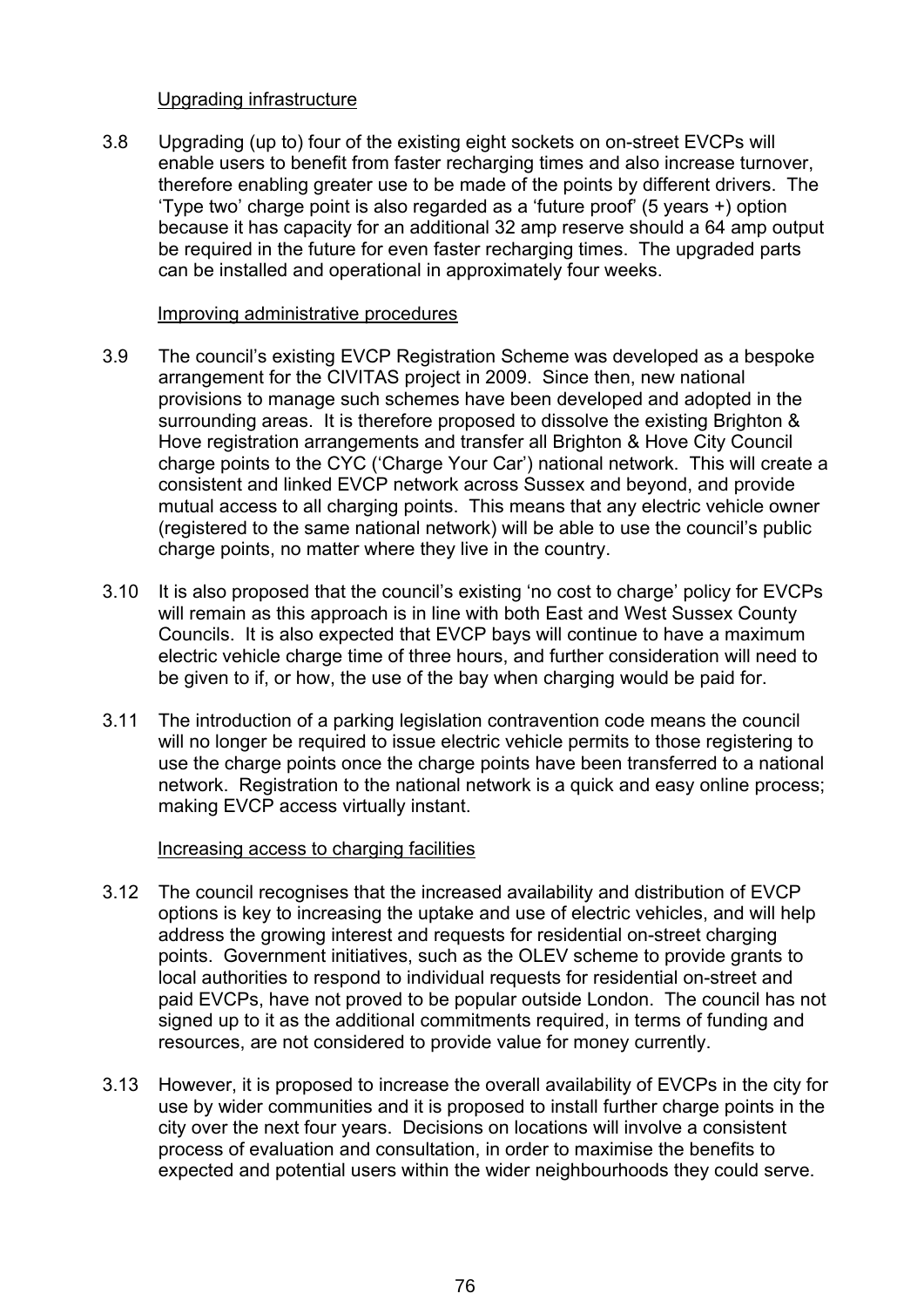- 3.14 EV owners in the city that have access to a driveway or off-street parking facilities can take advantage of a 75% discount (capped at £700) off the total capital cost of a charge point and its associated installation costs through the Government's Electric Vehicle Homecharge Scheme. Owners that do not have a driveway or access to off-street parking where they live are reliant on using the public on-street EVCPs in the city to recharge their vehicle. Officers have therefore also been considering ways in local owners could legally and safely access their domestic power supply, without obstructing the highway with the cable, or causing a trip hazard.
- 3.15 In line with the council's approved City Plan Sustainable Transport policy (CP9), the council has recently prepared and consulted on revised, draft guidance for Parking Standards for New Development (known as Supplementary Planning Document 13 [SPD13]). Within the draft SPD13, proposals to secure electric vehicle charging points as part of planning applications for certain land-uses, such as residential and employment, have been included for the first time.

# **4. ANALYSIS & CONSIDERATION OF ANY ALTERNATIVE OPTIONS**

4.1 The only feasible alternative options would be to either continue with the council's existing EVCP registration scheme and not upgrade or install further EVCPs in the city, or remove the infrastructure. The former point would mean that the use of the city's EVCPs would be inconsistent with that of the rest of Sussex and parts of the south-east of England, which could be confusing or discouraging to EV drivers. The latter point would mean that, over time, the current charging infrastructure would become obsolete, and therefore discourage residents from purchasing, or people visiting the city in, an electric vehicle. Given the Government and motor industry's clear commitments to increasing the uptake and use of ULEVs, removal of the city's existing EVCPs is not considered appropriate. It is therefore recommended that the city's registration scheme is made more compatible with that used within the region, and that investment in upgrading and increasing the availability of EVCP infrastructure is supported.

# **5. COMMUNITY ENGAGEMENT & CONSULTATION**

5.1 No community engagement or consultation has been carried out so far. Members of the current registration scheme will be notified of the proposed changes for the scheme and upgrades to existing charging points, and decisions on locations of new charging points will involve a consistent process of evaluation, prioritisation and consultation, particularly for any Traffic Regulation Orders, prior to the in order to maximise the benefits to both expected and potential users within the wider communities that they could serve.

# **6. CONCLUSION**

6.1 The proposed improvements to the administration of the use of EVCPS in the city and a gradual upgrade and increase in the numbers of points over a wider area through continued and additional investment, alongside policy development, will contribute to an increase in choice and uptake associated with ULEVs in the city,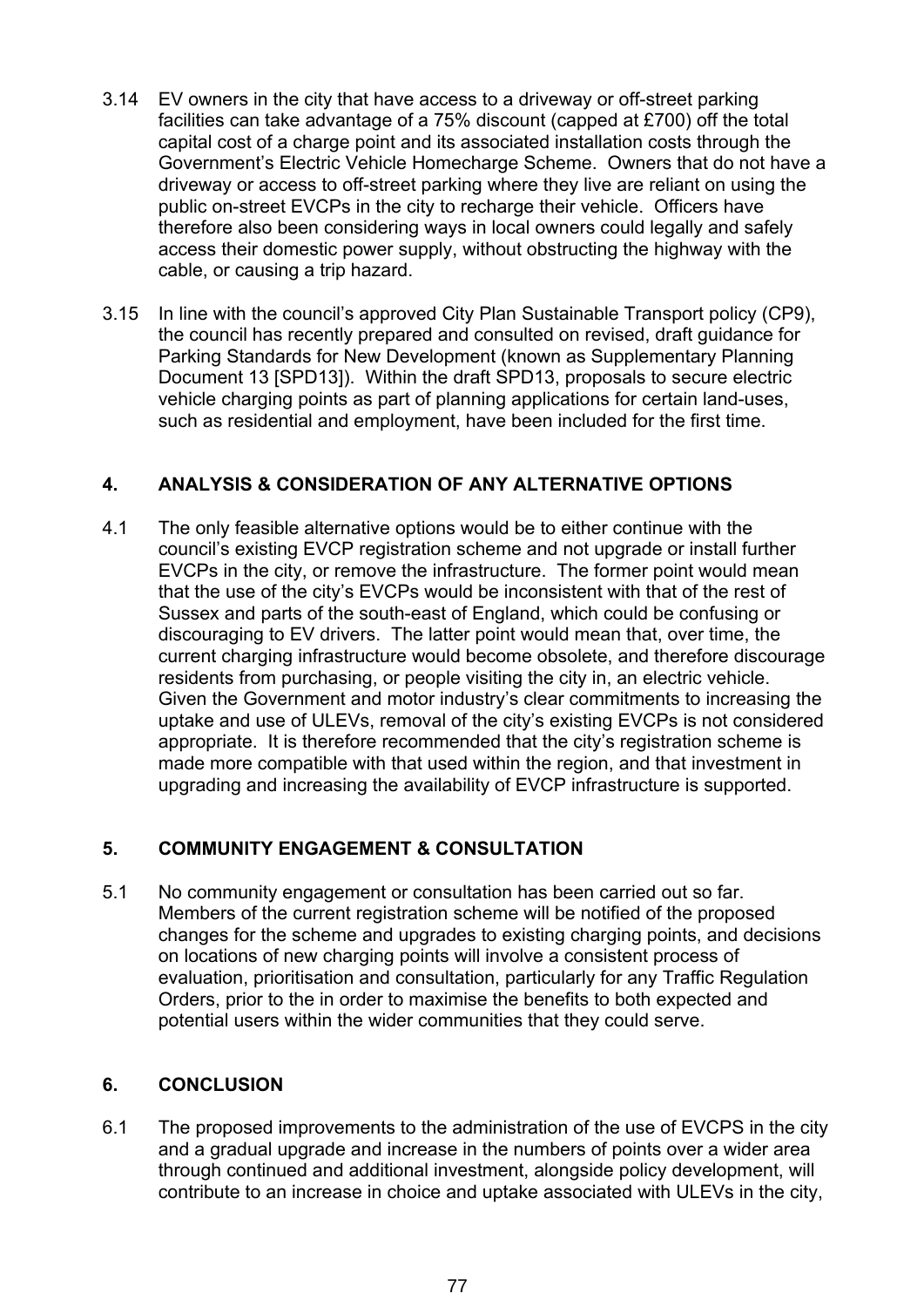therefore contributing to a range of wider objectives that exist within the city that benefit local residents, neighbourhoods, businesses and visitors alike.

# **7. FINANCIAL & OTHER IMPLICATIONS:**

#### Financial Implications:

- 7.1 Although the costs vary dependent on site, the approximate cost of upgrading an EVCP point is £9,000, and the approximate cost of introducing a new EVCP is £11,000. The capital costs of upgrading and increasing availability of EVCPs will be funded from the Local Transport Plan [LTP] capital programme. The 2015/16 LTP capital programme has allocated £55,000 towards EVCPs as approved at Policy & Resources Committee in March this year. Future years' capital allocations are subject to future Policy & Resources Committee approval.
- 7.2 The annual cost associated with the maintenance and administration of the existing EVCPs is approximately £10,000, and has been met from within existing budgets. These costs are expected to remain the same if the registration process is changed to the national arrangement. Current electricity costs are approximately £1,000/year. The impact of reduced parking availability and discounted permits on parking revenue income is not considered to be significant.
- 7.3 Officers will continue to identify opportunities to maximise external funding sources. External funding is potentially an important source of income, but funding conditions need to be carefully considered to ensure that they are compatible with the aims and objectives of the council.

*Finance Officer Consulted: Steven Bedford Date: 22/06/15*

Legal Implications:

7.4 The existing EVCP Registration Scheme in Brighton & Hove allows the Council to alter or terminate the scheme and therefore there are no legal implications arising from the report.

*Lawyer Consulted: Elizabeth Culbert Date: 23/06/15*

Equalities Implications:

7.5 Continued investment in EVCPs to increase the uptake of ULEVs will increase the opportunity for local people to consider using, or benefit from the use of, such a vehicle, and is not expected to materially disadvantage other road users.

Sustainability Implications:

7.6 Investment in additional and more powerful EVCPs will encourage wider ownership and usage of electric vehicles, which will result in local air quality improvements if such vehicles replace more polluting ones. The charging points are powered solely by electricity from sustainable sources and therefore will continue to help with a reduction in carbon emissions.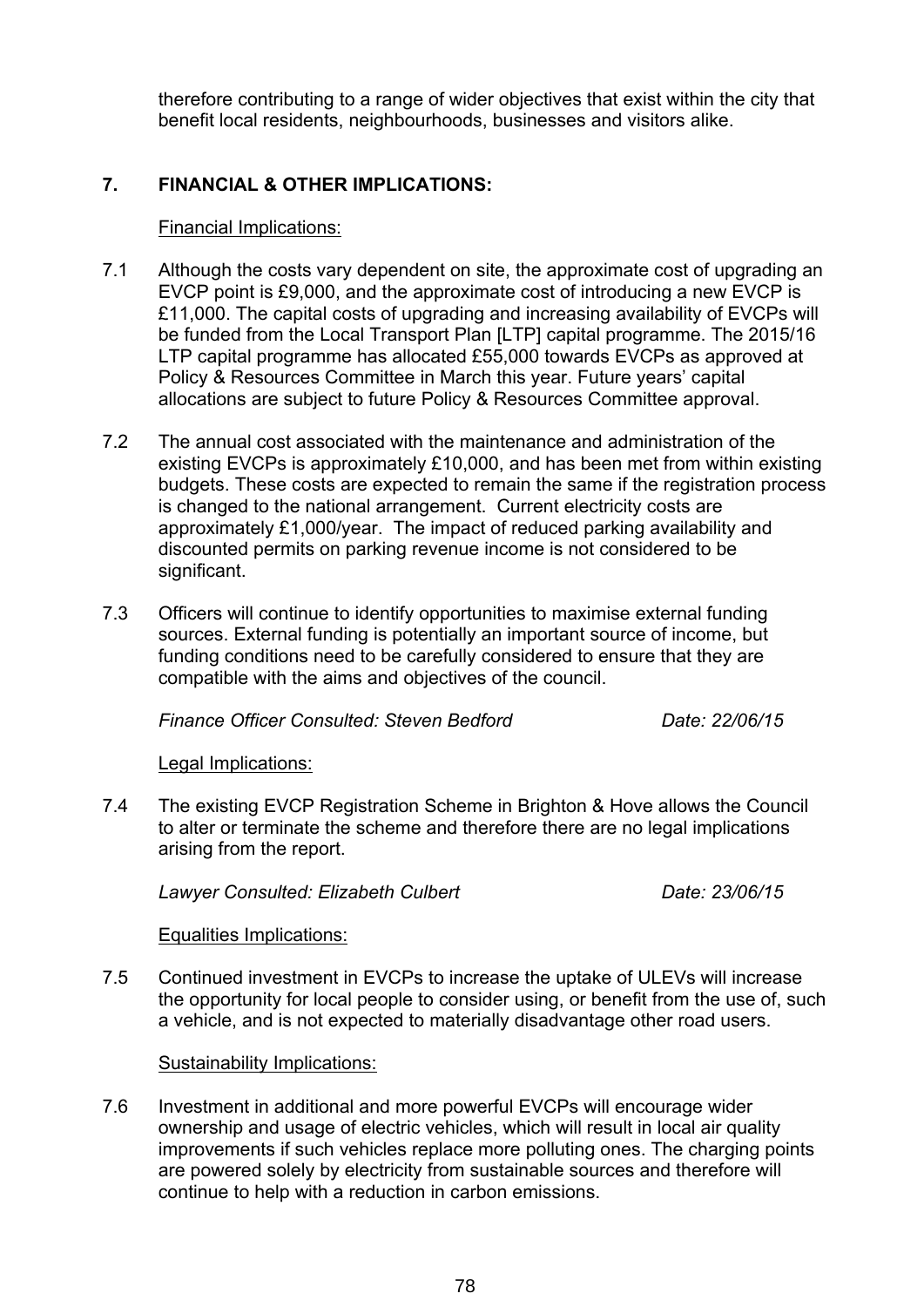#### Any Other Significant Implications:

- 7.7 Greater uptake and use of ULEVs as a result of increased investment in infrastructure will help improve air quality, especially if they replace petrol- or diesel-fuelled cars which are driven on a regular basis. Reductions in exhaustpipe emissions will therefore also be beneficial to public health. Engine technology also means that noise from electric vehicles is far less than that generated by other vehicles using a normal combustion engine.
- 7.8 Continued investment in ULEV infrastructure is consistent with the aim within the Environmental Sustainability section of the council's Corporate Plan to 'increase the choice and safety of sustainable, low-emission transport options through the Local Transport Plan and EU funding'.

# **SUPPORTING DOCUMENTATION**

# **Appendices:**

- 1. Location of publicly available charging points in Brighton & Hove
- 2. EVSE Network/Partnership
- 3. Funding Application submitted in February 2015 for Department for Transport "Go Ultra Low City" (GUL) Scheme

#### **Documents in Members' Rooms:**

1. None.

# **Background Documents:**

1. Brighton & Hove City Council's Local Transport Plan 2015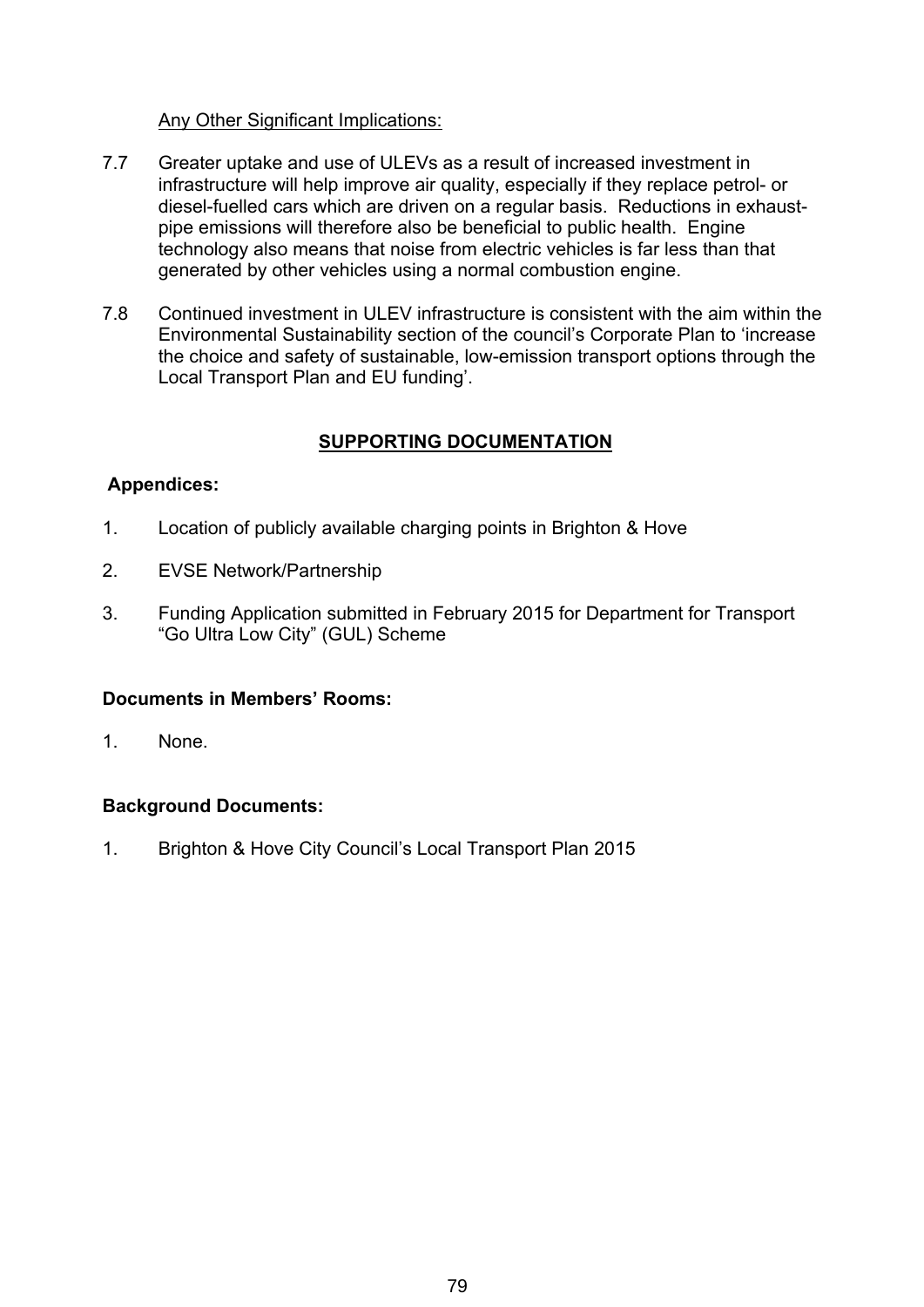#### **7.7.15 ET&S Committee Report – Agenda item 11**

# **Appendix 1**

#### Location of publicly available charging points in Brighton & Hove

The council has installed 10 publicly available electric vehicle charging points in the city. These are in 6 locations:

- 1. Withdean Stadium A (Eldred Avenue)
- 2. Withdean Stadium B (Eldred Avenue)
- 3. The Level A (Ditchling Road)
- 4. The Level B (Ditchling Road)
- 5. Bartholomews A
- 6. Bartholomews B
- 7. Madeira Drive A
- 8. Madeira Drive B
- 9. Trafalgar Street Car Park
- 10.Regency Square Car Park

The charge points provide electricity at no cost to members of the Brighton & Hove City Council EV registration scheme.

Parking at the on-street charge points (1 to 8 above) is free whilst charging during the maximum 3 hour, enforced charging limit time period.

Users of the off-street charge points in Trafalgar Street and Regency Square public car parks are required to pay the standard car park charge.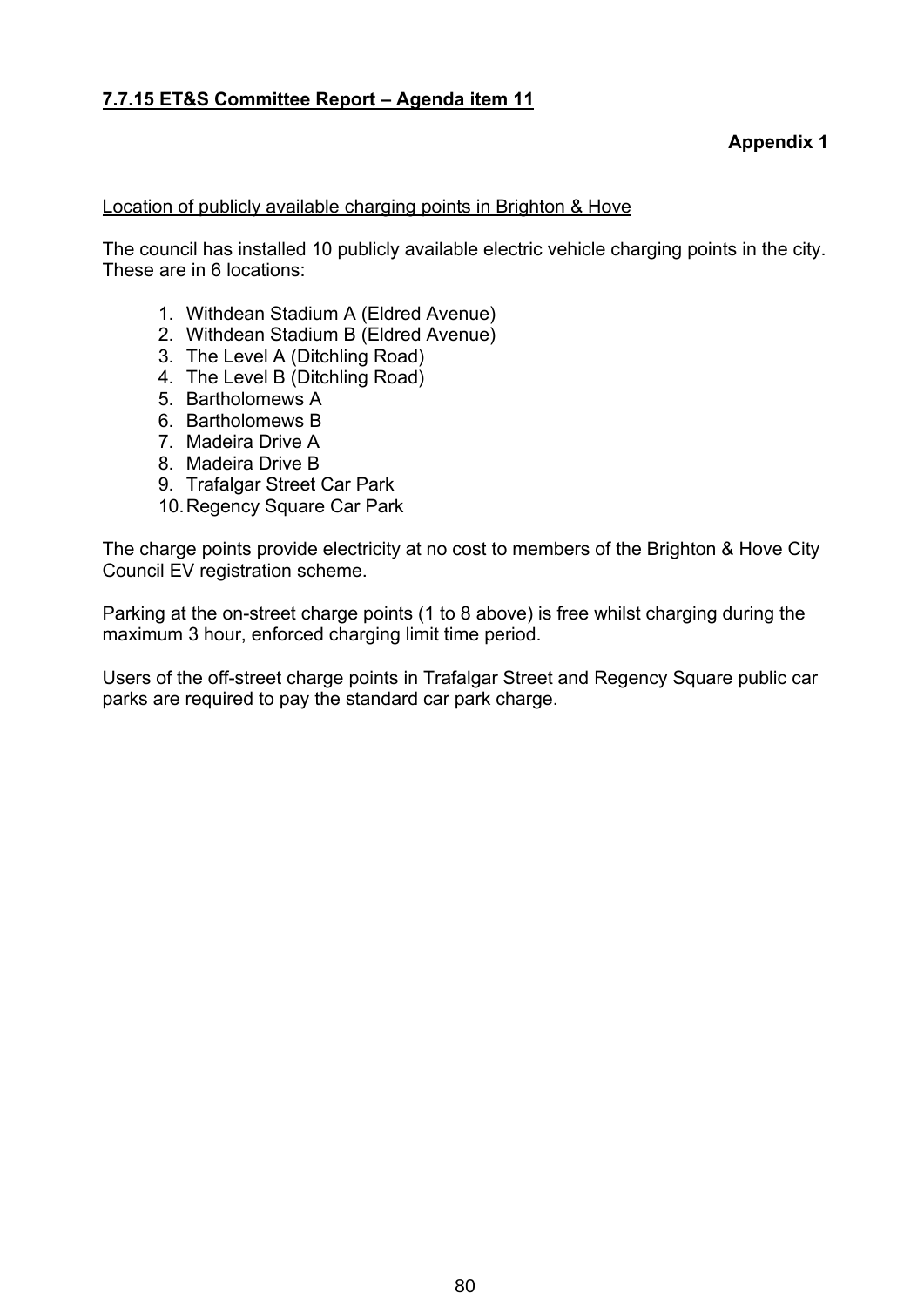# **7.7.15 : ET&S Committee Report – Agenda item 11**

#### EVSE Network/Partnership

In 2014, the council participated in a joint bid by the EV South East [EVSE] Network Partnership for grant funding from the Government's Office for Low Emission Vehicles [OLEV] to install Rapid and Fast Charging Points in the south-east of England.

The bid was successful and the EV South East Network Partnership (now branded as 'energise') was awarded £2.4 million to develop a network of linked up rapid chargers, capable of recharging an electric vehicle in 20 minutes, at key strategic locations/destinations across the region.

The project has secured funding for 30 - 40 rapid chargers locations across the southeast, one of which is Withdean Stadium car park in Brighton. The rapid charge points are expected to be installed and operational by July 2015.

The rapid charger locations have:

- Good access to major routes
- 24/7 public access (i.e. no barriers/ restrictions).
- Safe and well lit access.
- Access to 3 phase power.
- Access to amenities (refreshments etc.)
- Provision for 1 or 2 parking spaces.

The rapid chargers charge at the rate of 43kW or 50kW per hour, compared to a traditional charging point which usually delivers 3kW per hour. The rapid chargers can recharge an electric vehicle to 80% from flat in approximately 20 minutes.

The grant funding is for the supply and installation of 75% of the cost, and the remaining 25% funding will be provided by Elektromotive/Charge Your Car, who are the commercial partners in the bid. Therefore, there is no cost for the supply/installation of the charging points to the local authorities involved in the bid.

The energise website address is :-

[http://www.energisenetwork.co.uk](http://www.energisenetwork.co.uk/)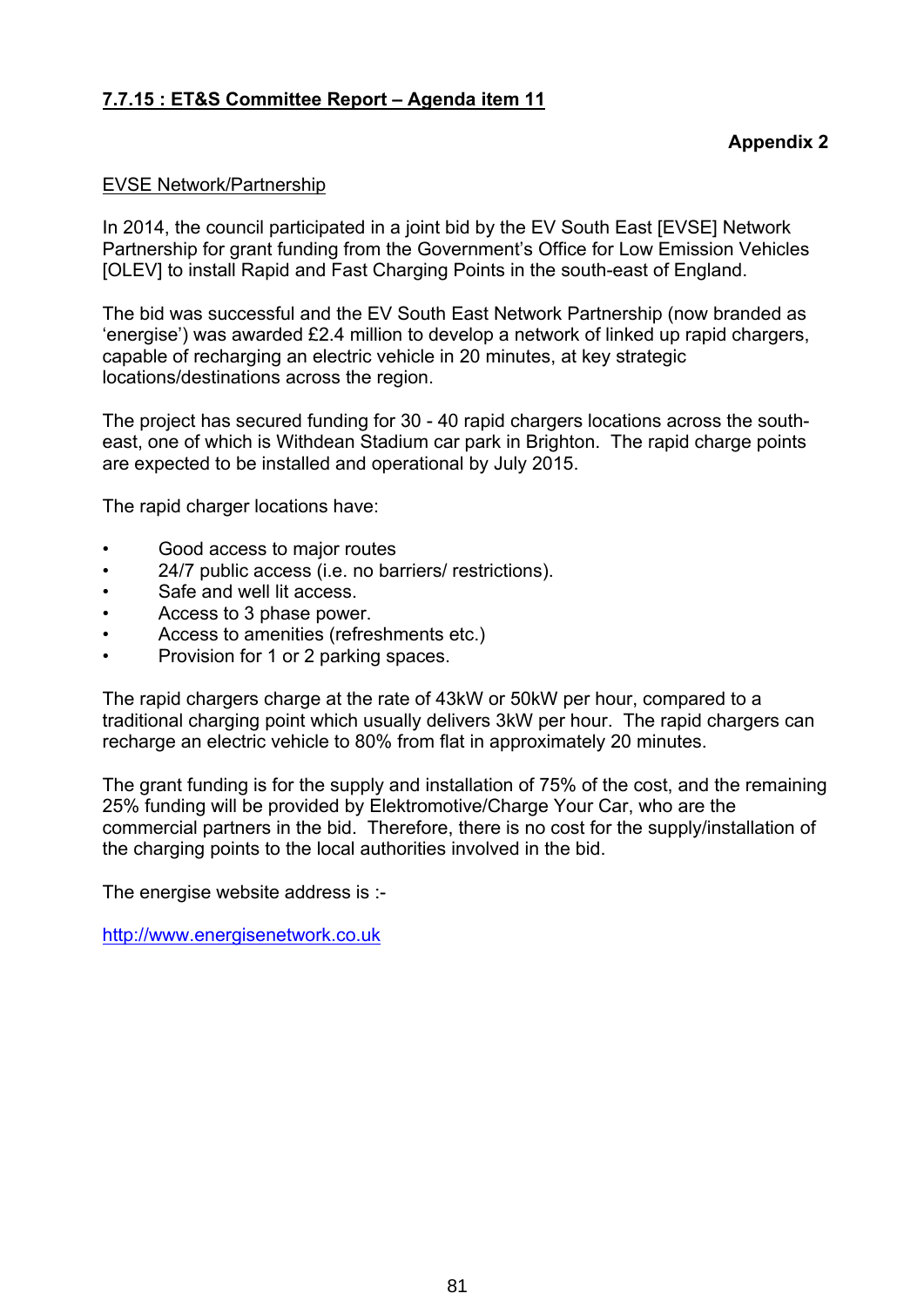# **7.7.15 : ET&S Committee Report – Agenda item 11**

Funding Application submitted in February 2015 for Department for Transport "Go Ultra Low City" (GUL) Scheme

# Annex C - Screening Phase Pro-forma

# **Who is involved in your bid?**

The following businesses and organisations have been formally approached and show an interest in compiling a bid and being project partners:

- Charge Your Car Network (CYC)
- City Car Club
- Elektromotive
- EV South East (Energise) Network
- Ricardo Engineering
- Southern Rail
- The Sussex Air Quality Partnership (Sussex-air)
- University of Brighton

Local electric car dealerships / manufactures would also form part of the project team.

# **What are the key elements you plan to deliver?**

Brighton & Hove City Council and its project partners will bring about step change and transform the future of electric mobility by introducing a combination of different elements to the city.

#### **ULEV Uptake**

**Public Electric Car Hire:** Explore a) introducing public electric car hire and its linkages with Park & Ride locations within the city, b) introducing additional car club bays for electric vehicles, c) setting up a grant top-up for car club operators to upgrade new vehicles to ULEV's; and d) purchasing car club ULEV fleet vehicles for Brighton & Hove City Council pool car use. *N.B: City Car Club in Brighton and Hove has 100 hire cars and over 3000 members.*

**Publically Accessible Charge Points / Electric Vehicle Hubs:** Increasing a) publically accessible charge points in shopping centres, public car parks and residential developments; and b) publically accessible charge points in residential areas through residential / community electric vehicle charging point hubs, to provide car charging facilities within a 5 / 10 minute walking distance from home. The electric hubs would be accessible to private and business users. The ability to reserve an electric vehicle bay or car using real time functionality, including community hub registration login / personalisation would be made possible by the introduction of electric vehicle charging and parking by smartphone.

**Open Access:** Maximise access to charge points in the city by having an open network (e.g. accepts a variety of charge cards).

**Incentives:** Continue incentives to encourage more people to drive electric cars e.g. continue the availability of free electricity and parking at charge points, 50% reduction off the cost of a residents parking permit (to include greater promotion to local residents); and explore reduced parking fees and designated parking bays for electric vehicles.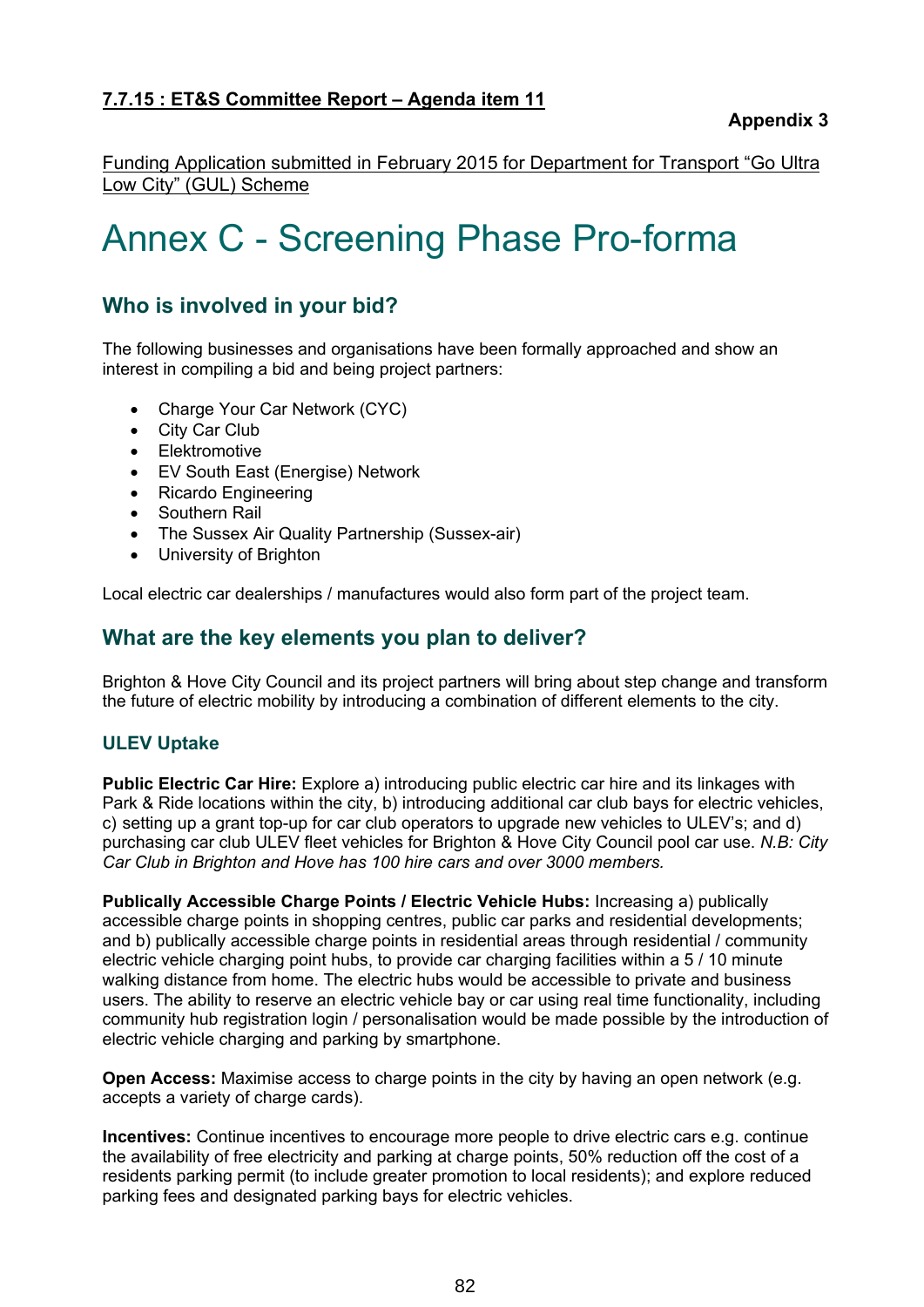**ULEV Taxis:** Explore a) setting up a grant top-up for PHV / Taxi owners to upgrade new vehicles to ULEV's; and b) the opportunity to introduce EVCP Hubs at Brighton and Hove train stations. The infrastructure would support uptake of ULEVs (taxis) in and around the city. (Linked to the BHCC Taxi bid)

#### **1) Expected Impact**

A minimum 55% overall reduction in CO2 emissions (compared to the same usage with non-electric vehicles); and an increase in the number of electric vehicle users.

#### **2) Supporting Evidence**

Eight electric vehicle charging points were installed and part-funded through the Brighton & Hove City Council Civitas project in 2009 which concluded a 55% reduction in CO2 emissions (compared to the same usage with non-electric vehicles) and that the shortage of charging points was the factor that registered users liked least about electric transport.

#### **Exemplar Status**

Brighton & Hove is at the forefront of creative and innovative transport schemes. We have a reputation as a market leader in transport policy and putting it into practice. E.g. the council led the way in electric vehicle charging infrastructure by becoming the first city outside of London to install public on-street charging points, through the European CIVITAS Initiative in 2009; and in 2014 the council was awarded CIVITAS City of the Year 2014 status for successfully implementing ambitious sustainable transport policies. The city is also the world's first designated One Planet City and has achieved international Biosphere status. Brighton & Hove City Council will build on its existing reputation by:

 Linking into the South East 'Energise' Network to explore/maximise wider connectivity between this and Surrey County Council's bid. Using the 'Energise' brand and drawing on its established regional / South East partnerships to deliver a joined up / cohesive regional wide scheme.

The Energise Network will work with both public and private sector partners to a) promote business use of ULEV's, b) enable private and public sector fleet uptake by promoting the available infrastructure and benefits of ULEV's; and c) highlight the economic benefit to business, tourism and private users of ULEV's.

- Delivering 'Energise' Network events to share learning with other local authorities / transport professionals.
- Disseminating project information to a world-wide audience (through new and existing international networks) via audience specific offline and online communication channels e.g. workshop, webinars, and online content / newsletters. This includes maximising on the opportunity to gather data and communicate / disseminate findings world-wide to increase the understanding of electric vehicle user behaviour.

# **Air Quality**

The existing Local Air Quality Management Strategy for Brighton & Hove is linked with the Local Transport Plan and is associated with the Sussex Air Quality Partnership.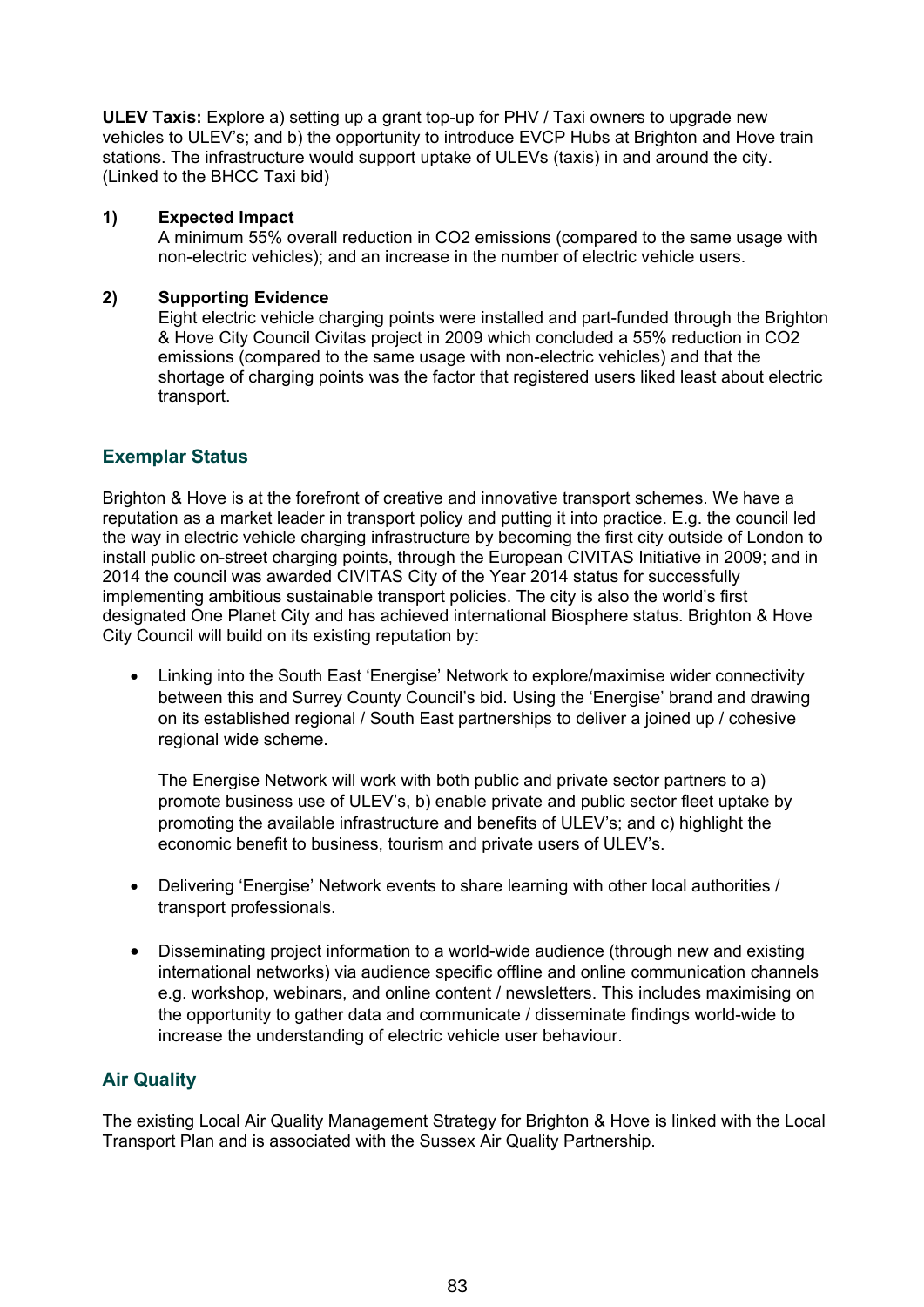The City has two Air Quality Management Areas (AQMAs) for none compliance with Nitrogen Dioxide. Both were declared in 2013. The two AQMA are a quarter the size of the previous one (2008) and include all exceedance of Nitrogen Dioxide at relevant receptors.

The council is developing a renewed 2015 air quality action plan targeting the 2013 declared AQMA; and it is recommended that it will promote alternatives to diesel in the new air quality management area (for example methane, low emission petrol, hybrid and electric vehicle use).

Proposals:

- Changing local planning. All new offices and major residential developments to have 10% of spaces with charging provision and 10% passive charging provision.
- Running a city-wide association dedicated to promoting, educating, supporting and accelerating the adoption of plug-in electric vehicles in Brighton & Hove.
- Opportunity to explore a) the implications of Low Emission Zone (LEZ) bus lane access for ULEVs; and b) extending the vehicle type of the current Low Emission Zone (LEZ) to include taxis.

Encouraging the uptake of ULEV's in Brighton and Hove will also benefit the wider region of Sussex and the South East by reducing emissions of vehicles that travel across the whole region. As a result other Air Quality Management Areas across Sussex will benefit.

#### **Innovation**

**Research & Development:** Explore a) solar power electric vehicle charging, b) electric vehicle batteries e.g. battery swapping and portable electric car batteries for easy in-door charging, c) demonstrating strategic thought on grid impact by carrying out a managed electric vehicle charging trial using Power Electronics Devices (PEDs) to distribute/share power between neighbouring substations/charging points; and d) the introduction of ULEV parking bay sensors for real-time information.

# **Linking with Other Schemes**

Linking with the:

- EU-funded CIVITAS project (2015 2020) (pending bid outcome)
- Energise Network\*
- BHCC Vehicle Technology Fund to retrofit taxis with emission-reduction equipment.
- Clean Bus Transport Fund, the Clean Vehicle Transport fund; and the Green bus fund for electric hybrid buses.
- The 2015 B&H Bus Low Emission Zone (LEZ)
- Ultra-Low Emission Vehicle Taxi Scheme (Dec 2014) (pending bid outcome)
- Low Emission Bus Scheme (Dec 2014) (pending bid outcome)

\*The Energise Network was developed from the OLEV funded eV South East Network Project (2013-15). It is a public sector led partnership including Kent, Surrey and Sussex authorities and Southern Rail. The network has established a joined up network of rapid electric vehicle charge points across the region; and is working with partners to promote and raise awareness of eV charging and benefits of going "electric". For more information go to: [www.energisenetwork.co.uk](http://www.energisenetwork.co.uk/)